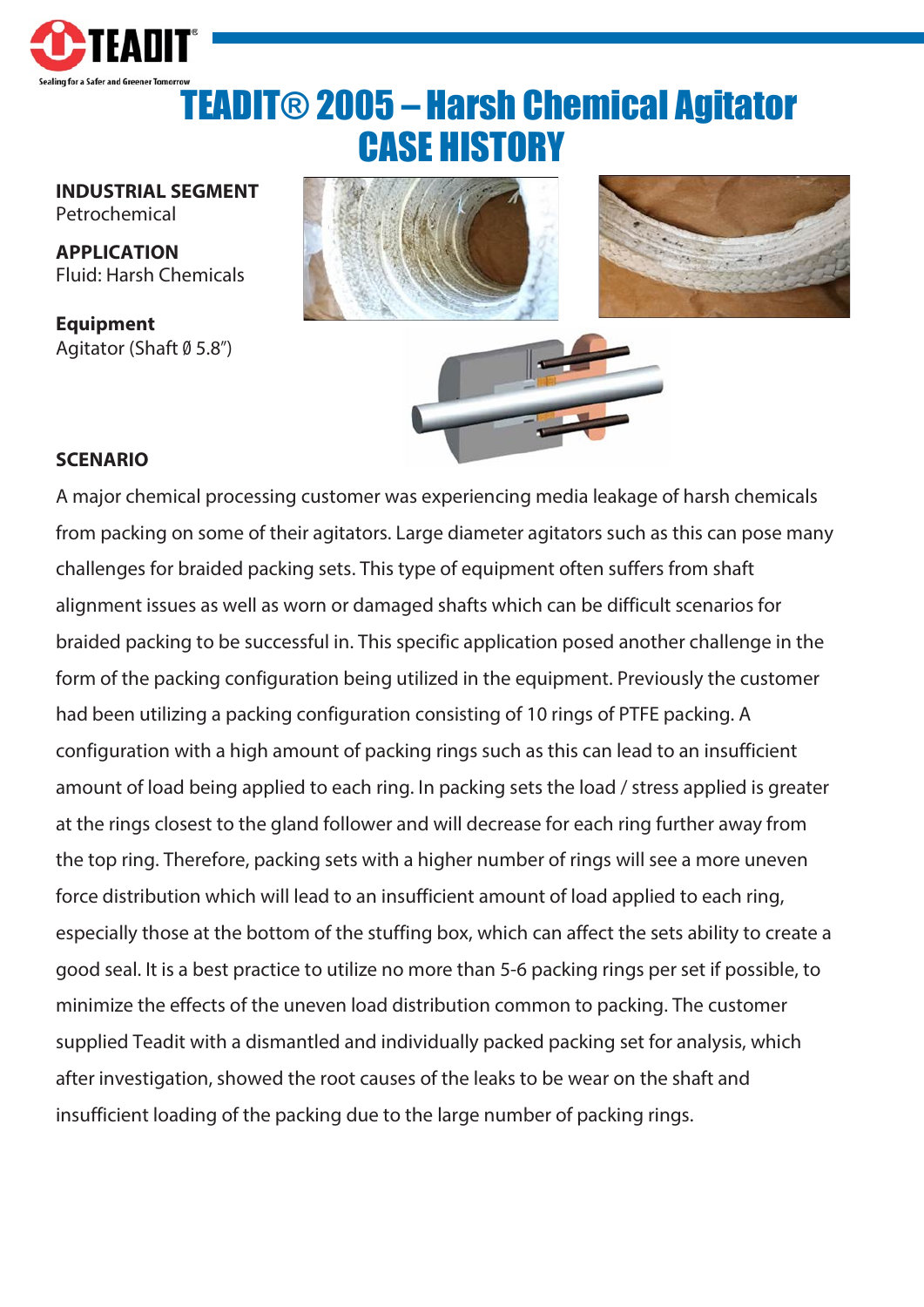## **SOLUTION**

The customer reached out to Teadit looking for a solution to improve their sealability and run time of the equipment. Teadit recommended the use of new packing configuration consisting of Teadit 2005 packing alternated with rings of Teadit 24SH. It was also recommended to utilize a bushing / spacer in the bottom of the stuffing box to account for the space of 5 rings of packing. Teadit 2005 packing is manufactured from pure 100% expanded PTFE filaments with a PTFE dispersion, which provides low surface friction and helps prevent leakage through the braid. Due to its composition, Teadit 2005 is chemically resistant to most medias and is a proven solution for static and low speed applications in aggressive chemical service. Teadit 24SH is a multidirectional expanded gasket sheet, produced from 100% pure PTFE and is a proven solution is sealing applications with aggressive chemical services due to is resistance to most chemicals. The additional rings of Teadit 24SH alternated between the packing rings of Teadit 2005 have many benefits in the application. These rings help provide an additional sealing / protective element to the set, by creating an additional seal tight against shaft in addition to the packing rings, as well as provide stability to the set by limiting the packings ability to extrude, which is common in soft packings made of expanded PTFE. One of the key changes recommended by Teadit was the addition of a bushing / spacer to take up the space of 5 rings of packing, which limits the amount of packing rings to 5 and allows for better load / stress distribution on the packing. Additionally, Teadit suggested to repair the worn / damaged shaft as worn shafts can be very challenging for braided packing, especially those made of PTFE as it is a softer material that tends to get damaged easily with worn shafts. Teadit also recommended a controlled installation following industry best practices, as this is a key for an effective seal in any application.

## **CUSTOMER GAINS**

The combination of benefits found in the packing set recommended by Teadit have proven to be an excellent solution for the customer. The new packing set has provided greatly improved sealing performance compared to the previous set which was only able to last a few months in service before starting to leak. The addition of the bushing not only provided improved load distribution leading to better sealing, but also simplified assembly and disassembly of the equipment, therefore reducing maintenance time and cost. An installation training was provided